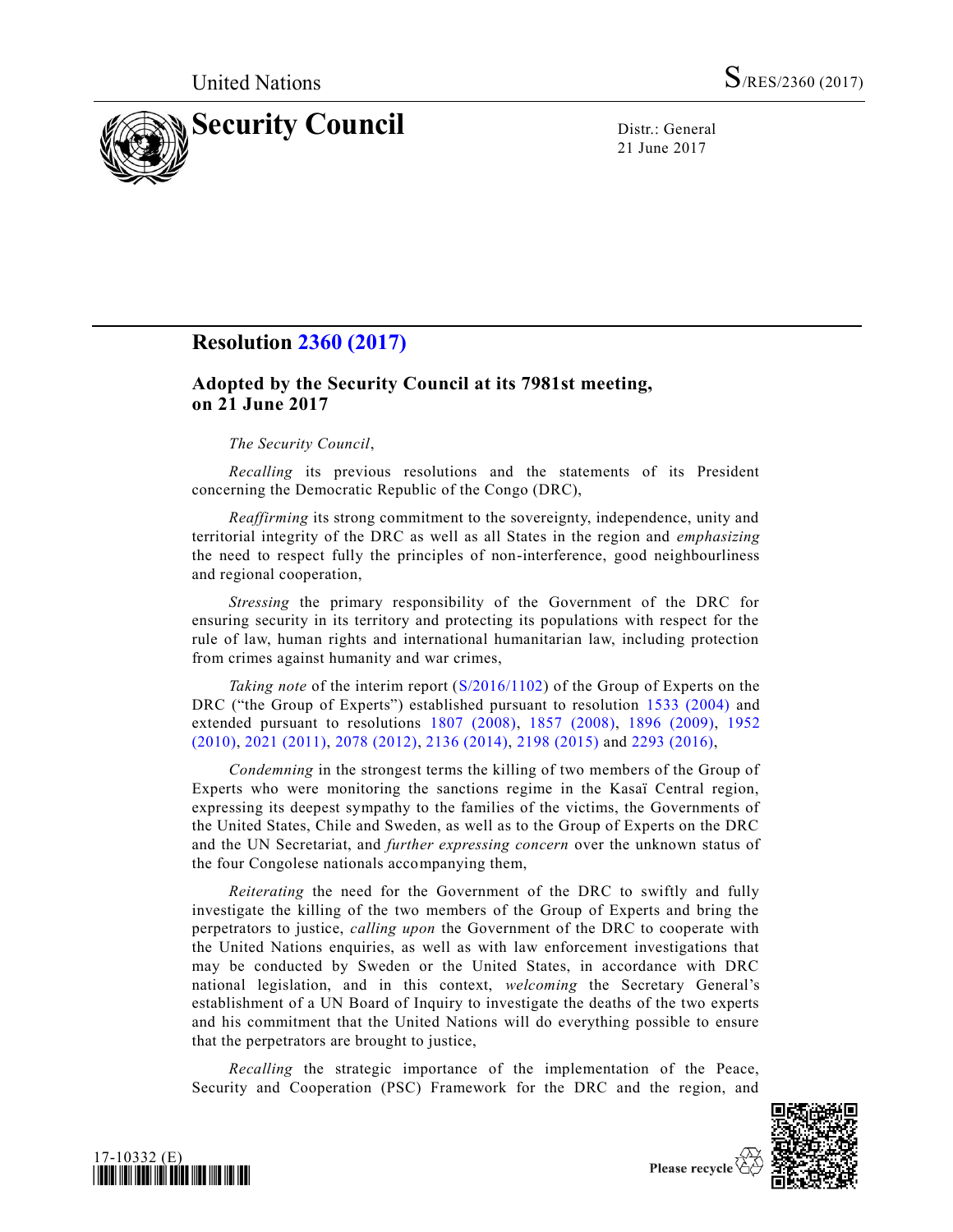*reiterating* its call to all signatories to fulfil promptly, fully and in good faith their respective commitments under this agreement in order to address the root causes of conflict and put an end to recurring cycles of violence,

*Recalling* the commitments under the PSC Framework by all States of the region not to interfere in the internal affairs of neighbouring countries, and to neither tolerate nor provide assistance or support of any kind to armed groups, and *reiterating* its strong condemnation of any and all internal or external support to armed groups active in the region, including through financial, logistical or military support,

*Remaining greatly concerned* by the security and humanitarian situation that continues to severely affect the civilian population, *expressing deep concern* regarding the recent surge in the number of internally displaced persons in the DRC, *further reiterating* its deep concern regarding the ongoing military activities of foreign and domestic armed groups and the smuggling of Congolese natural resources, in particular gold and ivory, *stressing* the importance of neutralizing all armed groups, including the Democratic Forces for the Liberation of Rwanda (FDLR), the Allied Democratic Forces (ADF), the Lord's Resistance Army (LRA), and all other armed groups in the DRC, in line with resolution [2348 \(2017\),](https://undocs.org/S/RES/2348(2017))

*Condemning* the violence witnessed in the Kasai region over recent months and expressing serious concerns at alleged violations and abuses of human rights committed in the region, *reiterating its serious concern* at serious violations of international humanitarian law committed by local militia in that region, recruitment and use of children in armed conflict in violation of applicable international law, as well as attacks on the Democratic Republic of the Congo security forces and symbols of State authority, *further reiterating* its *serious concerns* at the recent reports of 42 mass graves and of killings of civilians by members of the security forces of the Democratic Republic of the Congo, all of which might constitute war crimes under international law,

*Reiterating* the importance and urgency of prompt and transparent investigations into violations of international humanitarian law and violations and abuses of human rights in the Kasais region, *further reiterating* its intention to closely monitor progress of the investigations into these violations, including the disproportionate use of force, which will be conducted jointly by the Government of the DRC, MONUSCO and the United Nations Joint Human Rights Office in the DRC, and in collaboration with the AU, as announced by the Government of the DRC, in order to bring to justice and hold accountable all those responsible, and *looking forward* to their results,

*Condemning* the brutal killings of more than 600 civilians in the Beni area since October 2014, *expressing deep concern* regarding the continued threat posed by armed groups, in particular the ADF, and the persistence of violence in this region, *further expressing concern* at reports of collaboration between elements of the FARDC and armed groups at a local level, in particular recent reports of individual officers of the FARDC playing a role in the insecurity in the region of Beni, *calling* for investigations in order to ensure that those responsible are held to account, *noting* the commitment expressed by the Government of the DRC in its letter of 15 June 2016 [\(S/2016/542\)](https://undocs.org/S/2016/542),

*Expressing further concern* at increased impediments to humanitarian access in eastern DRC resulting from insecurity and violence, as well as continued attacks against humanitarian actors and assets, *underlining* that such acts could be the basis for designation pursuant to paragraph 2 of this resolution, and *calling upon* all parties in the conflict to respect the impartiality, independence and neutrality of humanitarian actors,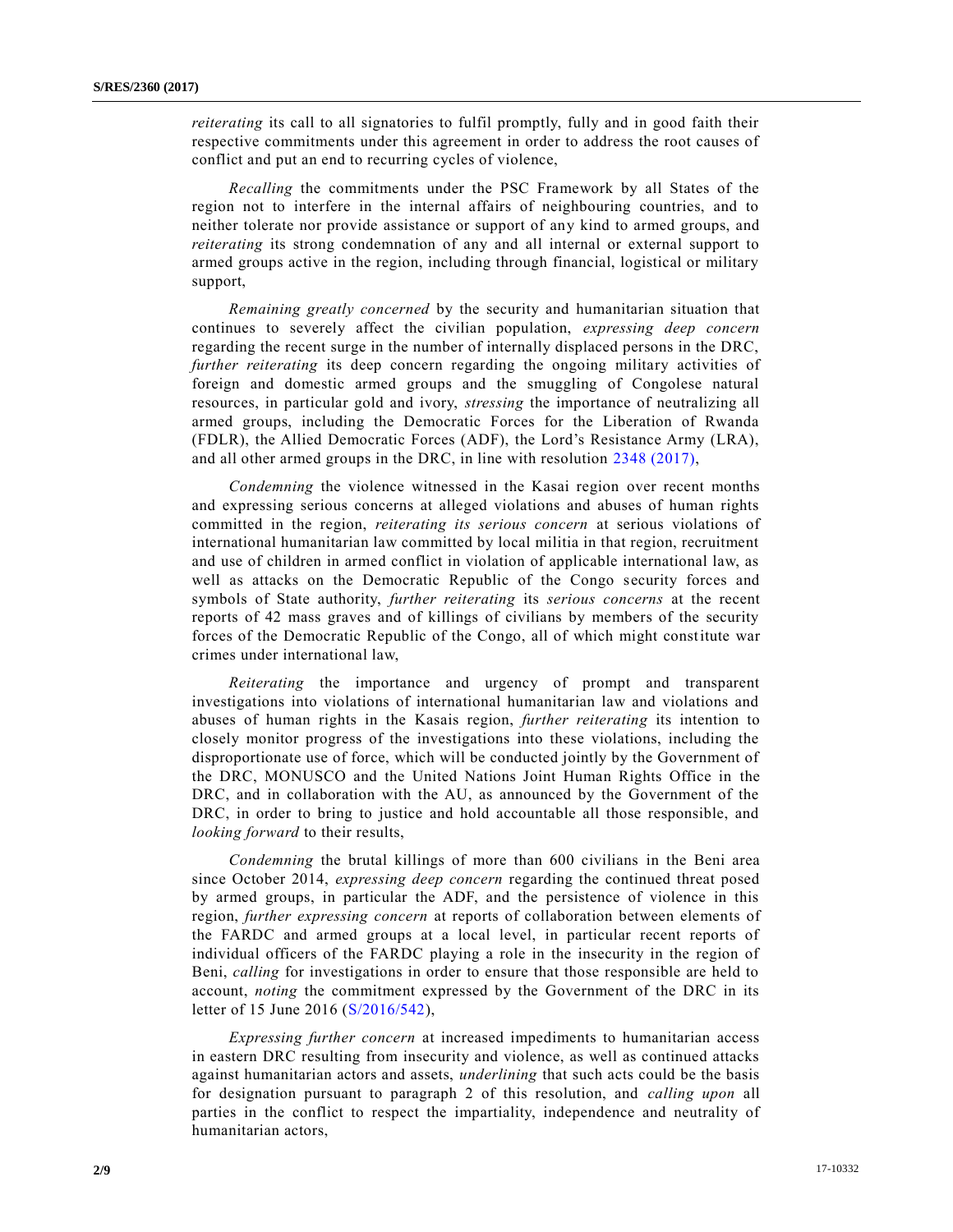*Reaffirming* the importance of completing the permanent demobilization of the former 23 March Movement (M23) combatants, *stressing* the importance of ensuring that its ex-combatants do not regroup or join other armed groups, and *calling for* the acceleration of the implementation of the Nairobi Declarations and of the Disarmament, Demobilisation, Repatriation, Reintegration and Resettlement (DDRRR) of M23 ex-combatants, including by overcoming obstacles to repatriation, in coordination with the regional States concerned,

*Condemning* the illicit flow of weapons within and into the DRC, including their recirculation to and between armed groups, in violation of resolutions [1533](https://undocs.org/S/RES/1533(2004))  [\(2004\),](https://undocs.org/S/RES/1533(2004)) [1807 \(2008\),](https://undocs.org/S/RES/1807(2008)) [1857 \(2008\),](https://undocs.org/S/RES/1857(2008)) [1896 \(2009\),](https://undocs.org/S/RES/1896(2009)) [1952 \(2010\),](https://undocs.org/S/RES/1952(2010)) [2021 \(2011\),](https://undocs.org/S/RES/2021(2011)) [2078](https://undocs.org/S/RES/2078(2012))  [\(2012\),](https://undocs.org/S/RES/2078(2012)) [2136 \(2014\),](https://undocs.org/S/RES/2136(2014)) [2198 \(2015\)](https://undocs.org/S/RES/2198(2015)) and [2293 \(2016\),](https://undocs.org/S/RES/2293(2016)) and *declaring* its determination to continue to monitor closely the implementation of the arms embargo and other measures set out by its resolutions concerning the DRC,

*Acknowledging* in this respect the important contribution the Councilmandated arms embargo makes to countering the illicit transfer of small arms and light weapons in the DRC, and in supporting post-conflict peacebuilding, disarmament, demobilization and reintegration of ex-combatants and security sector reform,

*Underlining* that the transparent and effective management of its natural resources and ending illegal smuggling and trafficking of such resources are critical for the DRC's sustainable peace and security, *expressing concern* at the illegal exploitation and trafficking of natural resources by armed groups, and the negative impact of armed conflict on protected natural areas, *commending* the efforts of the DRC park rangers and others who seek to protect such areas, *encouraging* the Government of the DRC to continue efforts to safeguard these areas, and *stressing* its full respect for the sovereignty of the Government of the DRC over its natural resources and its responsibility to effectively manage these resources in this regard,

*Recalling* the linkage between the illegal exploitation of natural resources, including poaching and illegal trafficking of wildlife, illicit trade in such resources, and the proliferation and trafficking of arms as one of the major factors fuelling and exacerbating conflicts in the Great Lakes region, and encouraging the continuation of the regional efforts of the International Conference of the Great Lakes Region (ICGLR) and the governments involved against the illegal exploitation of natural resources, and *stressing*, in this regard, the importance of regional cooperation and deepening economic integration with special consideration for the exploitation of natural resources,

*Noting* the Group of Experts' findings that there have been positive efforts related to the minerals trade and traceability schemes but that gold remains a s erious challenge, *recalling* the ICGLR's Lusaka Declaration of the Special Session to Fight Illegal Exploitation of Natural Resources in the Great Lakes Region and its call for industry due diligence, *commending* the ICGLR's commitment and progress on this issue and *underscoring* that it is critical for regional governments and trading centres, particularly those involved in gold refining and the gold trade to intensify efforts to increase vigilance against smuggling and reduce practices that could undermine the DRC and ICGLR's regional efforts,

*Noting with concern* reports indicating the continued involvement of armed groups, as well as some elements of the FARDC, in the illegal minerals trade, the illegal production and trade of charcoal and wood, and wildlife poaching and trafficking,

*Noting with great concern* the persistence of serious human rights abuses and international humanitarian law violations against civilians in the eastern part of the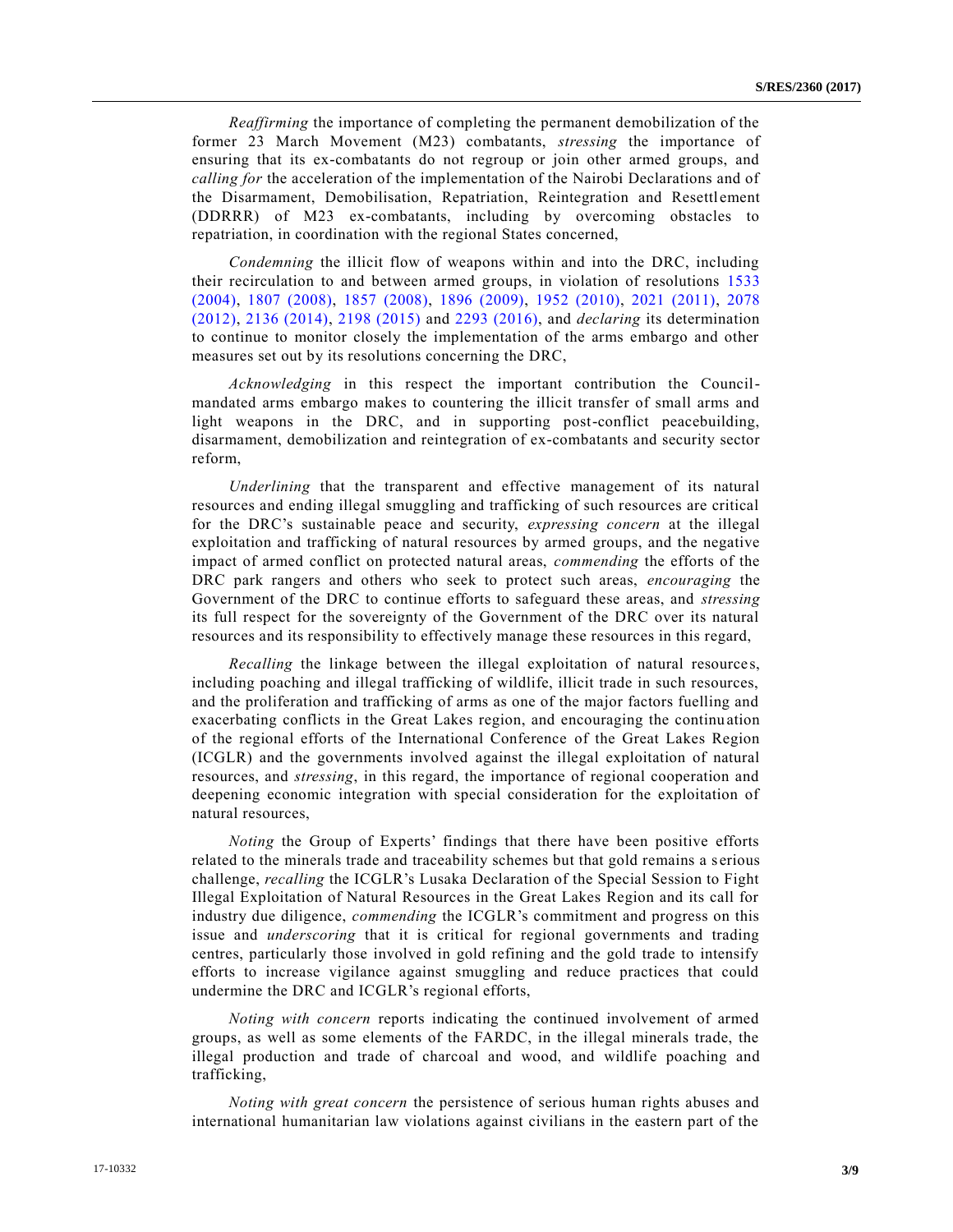DRC, including summary executions, sexual and gender- based violence and large scale recruitment and use of children committed by armed groups,

*Recalling that* full and timely implementation of the 31 December 2016 agreement is critical in supporting the legitimacy of the transitional institutions, *stressing* the crucial importance of a peaceful and credible electoral cycle, in accordance with the Constitution and respecting the African Charter on Democracy, Elections and Governance, for lasting stabilisation and consolidation of constitutional democracy in the DRC, and *calling for* the immediate implementation of confidence-building measures, as per the agreement, including by putting an end to restrictions of the political space in the DRC, in particular arbitrary arrests and detention of members of the political opposition and of civil society, as well as restrictions of fundamental freedoms such as the freedom of opinion and expression, including freedom of the press, *further stressing* the importance of the Government of the DRC and its national partners taking all necessary steps to accelerate preparations for the elections without further delays, including participation of women at all levels and to ensure an environment conducive to the peaceful and inclusive conduct of political activities, and the holding of elections, as per the 31 December agreement,

*Remaining deeply concerned* by reports of an increase in serious human rights and international humanitarian law violations committed by some members of the FARDC, the National Intelligence Agency, the Republican Guard and Congolese National Police (PNC), *urging* all parties to refrain from violence and provocation as well as to respect human rights, and *emphasizing* that the Government of the DRC must comply with the principle of proportionality in the use of force,

*Recalling* the importance of fighting against impunity within all ranks of its security forces, and *stressing the need* for the Government of the DRC to continue its efforts in this regard and to ensure the professionalism of its security forces,

*Calling* for all those responsible for violations of international humanitarian law and violations or abuses of human rights including those involving violence or abuses against children and acts of sexual and gender-based violence, to be swiftly apprehended, brought to justice and held accountable,

*Recalling* all its relevant resolutions on women and peace and security, on children and armed conflict, and on the protection of civilians in armed conflicts, also *recalling* the conclusions of the Security Council Working Group on Children and Armed Conflict pertaining to the parties in armed conflict of the DRC [\(S/AC.51/2014/3\)](https://undocs.org/S/AC.51/2014/3) adopted on 18 September 2014,

*Welcoming* the efforts of the Government of the DRC, including the Presidential Adviser on Sexual Violence and the Recruitment of Children, to cooperate with the Special Representative of the Secretary-General for Children and Armed Conflict, the Special Representative of the Secretary-General on Sexual Violence, and MONUSCO, to implement the action plan to prevent and end the recruitment and use of children and sexual violence by the FARDC, and to combat impunity for conflict-related sexual violence, including sexual violence committed by the FARDC,

*Noting* the critical importance of effective implementation of the sanctions regime, including the key role that neighbouring States, as well as regional and subregional organizations, can play in this regard and *encouraging* efforts to further enhance cooperation,

*Underlining* the fundamental importance of timely and detailed notifications to the Committee concerning arms, ammunition and training as set out in section 11 of the Guidelines of the Committee,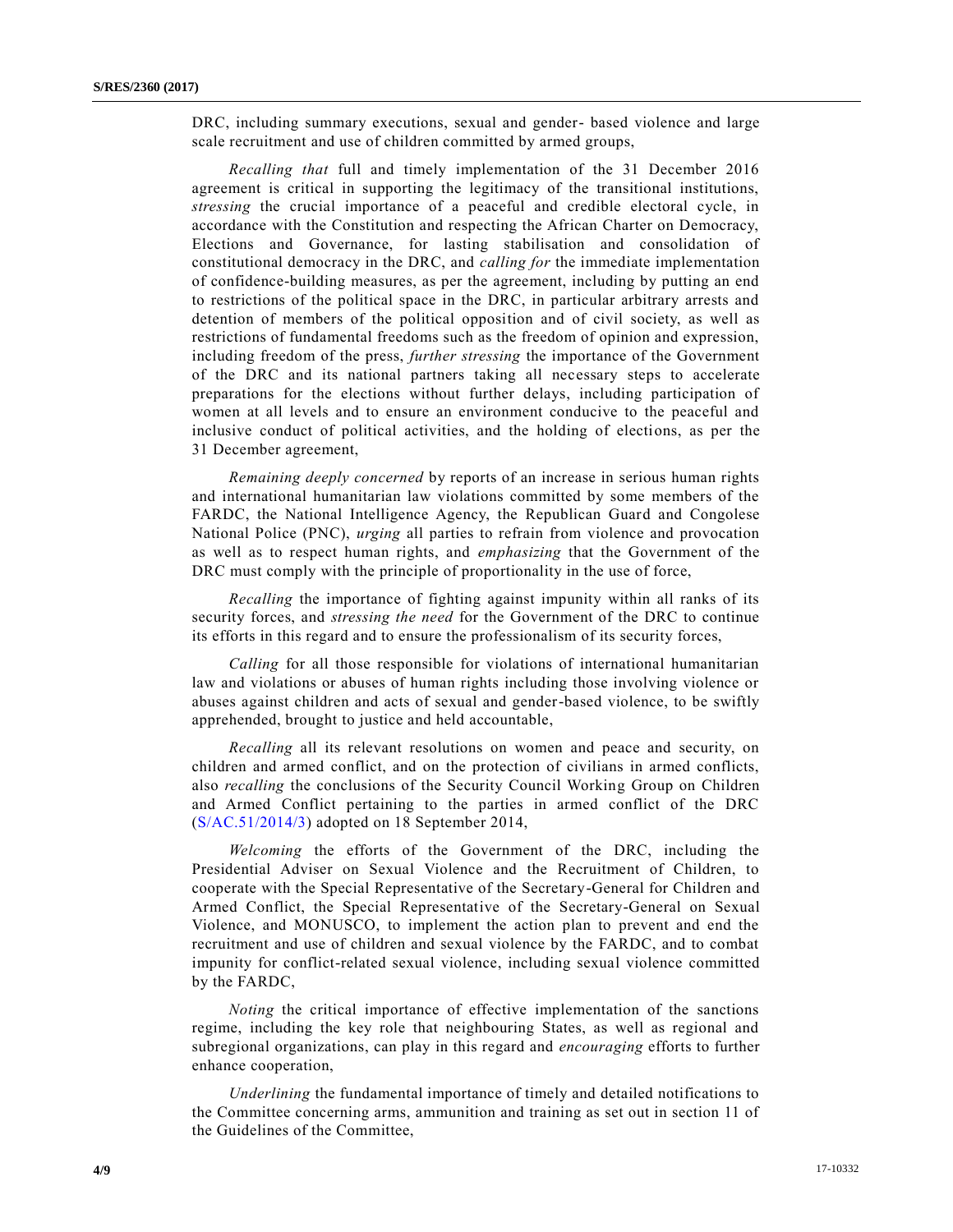*Determining* that the situation in the DRC continues to constitute a threat to international peace and security in the region,

*Acting* under Chapter VII of the Charter of the United Nations,

#### **Sanctions regime**

1. *Decides* to renew until 1 July 2018 the measures as set out in paragraph 1 to 6 of resolution [2293 \(2016\),](https://undocs.org/S/RES/2293(2016)) including its reaffirmations therein, and *decides* to review the provisions of the present resolution by 31 October 2017 following submission of the final report referred to in paragraph 5 of this resolution;

2. *Reaffirms* that measures described in paragraph 5 of resolution 2293 shall apply to individuals and entities as designated by the Committee for engaging in or providing support for acts that undermine the peace, stability or security of the DRC, as set forth in paragraph 7 of resolution [2293 \(2016\);](https://undocs.org/S/RES/2293(2016))

3. *Decides* that such acts include planning, directing, sponsoring or participating in attacks against MONUSCO peacekeepers or United Nations personnel, including members of the Group of Experts;

# **Group of experts**

4. *Decides* to extend until 1 August 2018 the mandate of the Group of Experts, *expresses its intention* to review the mandate and take appropriate action regarding the further extension no later than 1 July 2018, and *requests* the Secretary-General to take the necessary administrative measures as expeditiously as possible to re-establish the Group of Experts, in consultation with the Committee, drawing, as appropriate, on the expertise of the members of the Group established pursuant to previous resolutions;

5. *Extends* to 15 August 2017 the deadline for the submission of the final report of the Group of Experts requested in paragraph 9 of resolution [2293 \(2016\),](https://undocs.org/S/RES/2293(2016)) given the extraordinary circumstances under which the Group of Experts is currently operating and taking into account the letter dated 15 June 2017 from the Chair of the Committee to the President of the Security Council;

6. *Requests* the Group of Experts to fulfil its mandate as consolidated below, and to provide to the Council, after discussion with the Committee, a mid-term report no later than 30 December 2017, and a final report no later than 15 June 2018, as well as submit monthly updates to the Committee, except in the months where the mid-term and final reports are due;

(a) assist the Committee in carrying out its mandate, including through providing the Committee with information relevant to the potential designation of individuals and entities who may be engaging in the activities described in paragraph 2 of this resolution;

(b) gather, examine and analyse information regarding the implementation, with a focus on incidents of non-compliance, of the measures decided in this resolution;

(c) consider and recommend, where appropriate, ways of improving the capabilities of Member States, in particular those in the region, to ensure the measures imposed by this resolution are effectively implemented;

(d) gather, examine and analyse information regarding the regional and international support networks to armed groups and criminal networks in the DRC;

(e) gather, examine and analyse information regarding the supply, sale or transfer of arms, related materiel and related military assistance, including through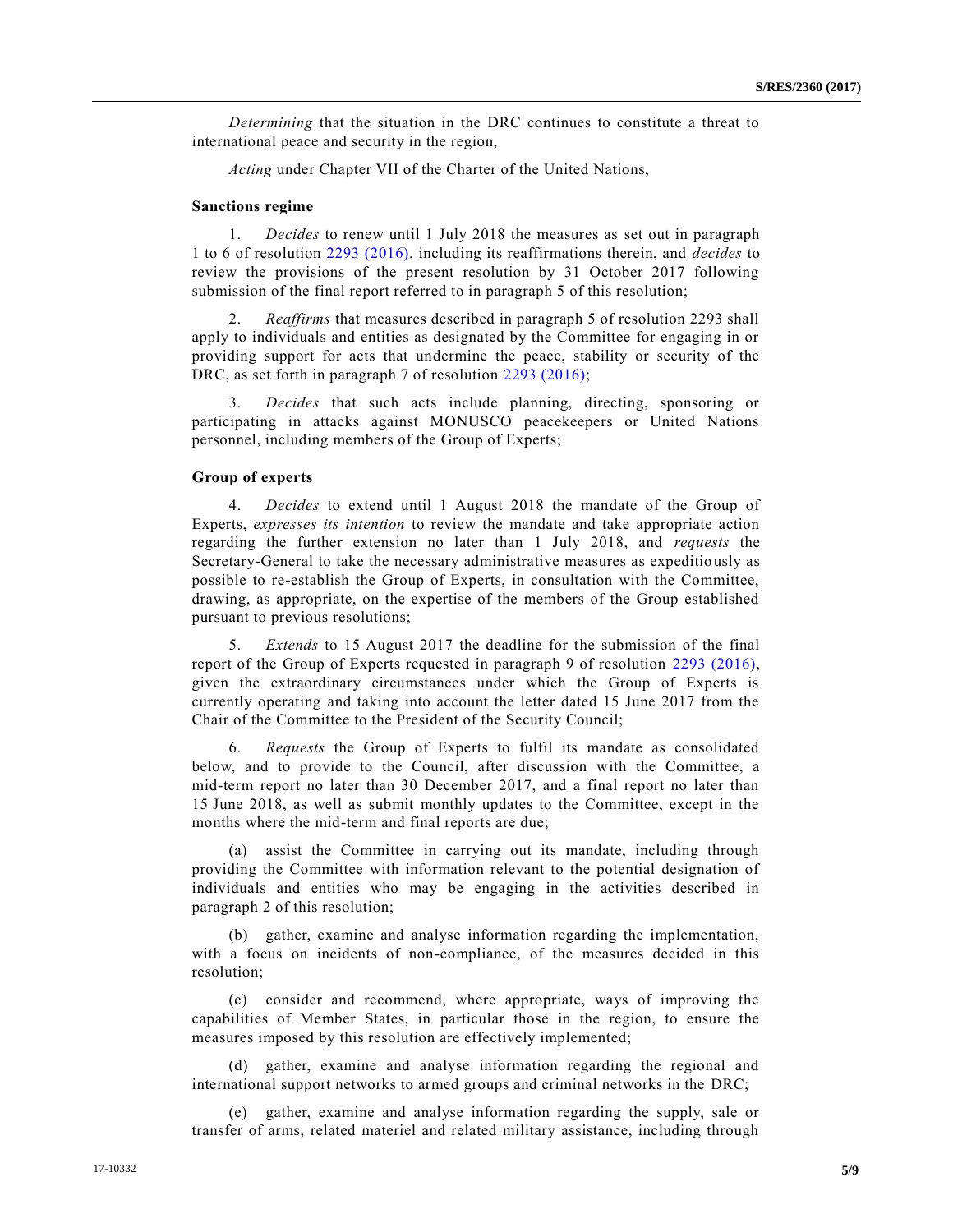illicit trafficking networks and the transfer of arms and related materiel to armed groups from the DRC security forces;

(f) gather, examine and analyse information regarding perpetrators of serious violations of international humanitarian law and human rights violations and abuses, including those within the security forces, in the DRC,

(g) evaluate the impact of minerals traceability referred to in paragraph 21 of this resolution and continue collaboration with other forums;

(h) assist the Committee in refining and updating information on the list of individuals and entities subject to the measures imposed by this resolution, including through the provision of identifying information and additional information for the publicly-available narrative summary of reasons for listing;

7. *Expresses* its full support to the Group of Experts and calls for enhanced cooperation between all States, particularly those in the region, MONUSCO, relevant UN bodies and the Group of Experts, *encourages* further that all parties and all States ensure cooperation with the Group of Experts by individuals and entities within their jurisdiction or under their control and *reiterates* its demand that all parties and all States ensure the safety of its members and its support staff, and that all parties and all States, including the DRC and countries of the region, provide unhindered and immediate access, in particular to persons, documents and sites the Group of Experts deems relevant to the execution of its mandate;

8. *Calls upon* the Group of Experts to cooperate actively with other Panels or Groups of Experts established by the Security Council, as relevant to the implementation of its mandate;

# **Armed groups**

9. *Strongly condemns* all armed groups operating in the region and their violations of international humanitarian law as well as other applicable international law, and abuses of human rights including attacks on the civilian population, MONUSCO peacekeepers and humanitarian actors, summary executions, sexual and gender-based violence and large scale recruitment and use of children, and *reiterates* that those responsible will be held accountable;

10. *Demands* that the FDLR, the ADF, the LRA and all other armed groups operating in the DRC cease immediately all forms of violence and other destabilizing activities, including the exploitation of natural resources, and that their members immediately and permanently disband, lay down their arms, and liberate and demobilize all children from their ranks;

#### **National and Regional Commitments**

11. *Welcomes* the progress made to date by the Government of the DRC on ending the recruitment and use of children in armed conflict, *urges* the Government of the DRC to continue the full implementation and dissemination throughout the military chain of command, including in remote areas, of its commitments made in the action plan signed with the United Nations, and for the protection of girls and boys from sexual violence, and further *calls upon* the Government of the DRC to ensure that children are not detained on charges related to association with armed groups;

12. *Welcomes* efforts made by the Government of the DRC to combat and prevent sexual violence in conflict, including progress made in the fight against impunity, and *calls on* the Government of DRC to further pursue its action plan commitments to end sexual violence and violations committed by its armed forces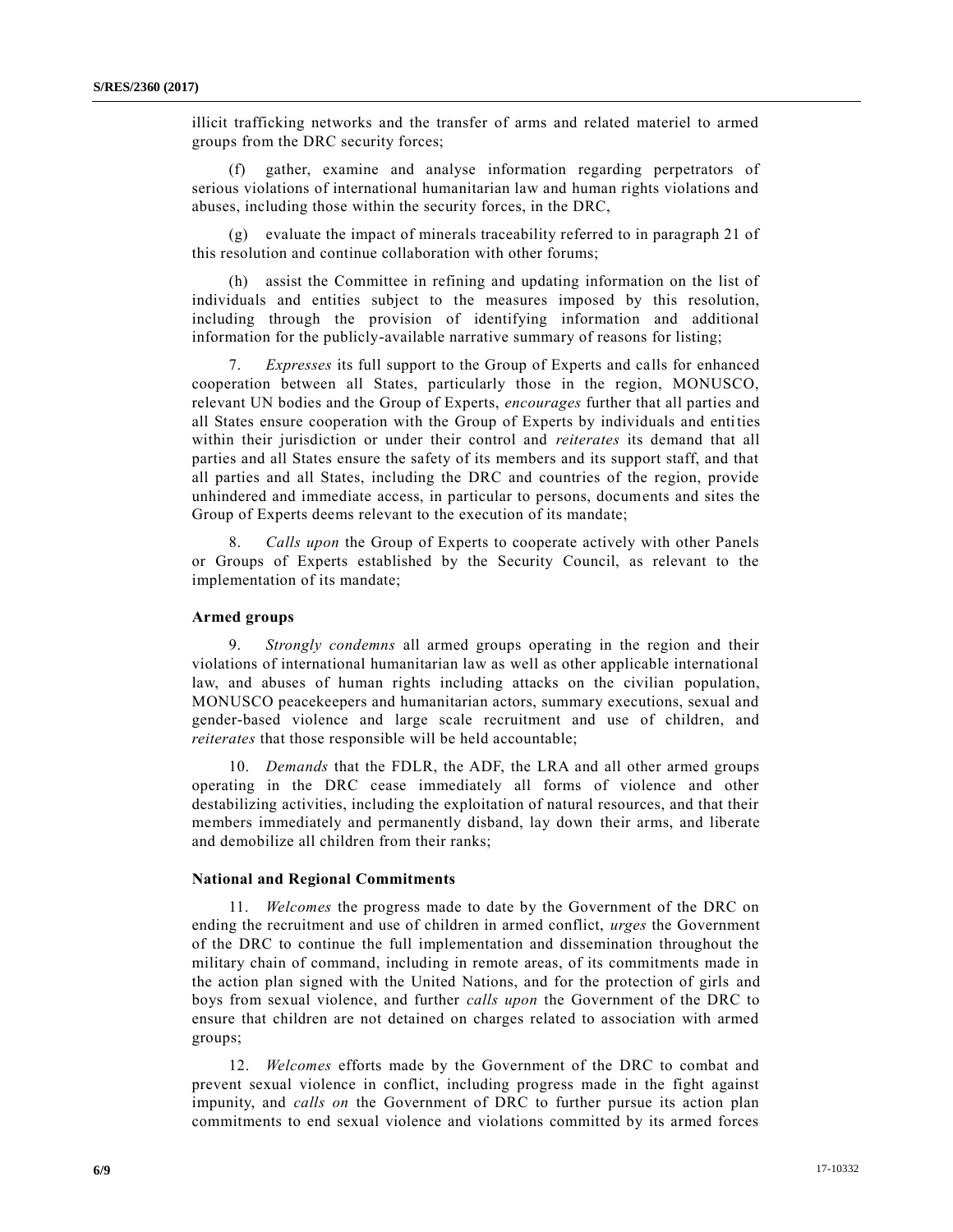and continue efforts in that regard, noting that failure to do so may result in the FARDC being named again in future Secretary-General's reports on sexual violence;

13. *Stresses* the importance of the Government of the DRC actively seeking to hold accountable those responsible for war crimes and crimes against humanity in the country and of regional cooperation to this end, including through its ongoing cooperation with the International Criminal Court, *encourages* MONUSCO to use its existing authority to assist the government of the DRC in this regard, and *calls on* all signatories of the PSC Framework to continue to implement their commitments and cooperate fully with one another and the Government of the DRC, as well as MONUSCO to this end;

14. *Recalls* that there should be no impunity for any of those responsible for violations of international humanitarian law and violations and abuses of human rights in the DRC and the region, and, in this regard, *urges* the DRC, all countries in the region and other concerned UN Member States to bring perpetrators to justice and hold them accountable, including those within the security sector;

15. *Calls on* the Government of the DRC to continue to enhance stockpile security, accountability and management of arms and ammunition, with the assistance of international partners, to address ongoing reports of diversion to armed groups, as necessary and requested, and to urgently implement a national weapons marking program, in particular for state-owned firearms, in line with the standards established by the Nairobi Protocol and the Regional Centre on Small Arms;

16. *Emphasizes* the primary responsibility of the Government of the DRC to reinforce State authority and governance in eastern DRC, including through effective security sector reform to allow army, police and justice sector reform, and to end impunity for violations and abuses of human rights and violations of international humanitarian law, and *urges* the Government of the DRC to increase efforts in this regard, in accordance with its national commitments under the PSC Framework;

17. *Urges* the Government of the DRC as well as all relevant parties to swiftly implement the 31 December 2016 "Comprehensive and Inclusive Political Agreement" and to ensure an environment conducive to a free, fair, credible, inclusive, transparent, peaceful and timely electoral process, in accordance with the Congolese Constitution, and *recalls* all relevant paragraphs of resolution [2348](https://undocs.org/S/RES/2348(2017))  [\(2017\);](https://undocs.org/S/RES/2348(2017))

18. *Calls upon* all States, especially those in the region, to take effective steps to ensure that there is no support, in or from their territories, for armed groups in, or travelling through, the DRC, stressing the need to address the networks of support, the recruitment and use of child soldiers, financing and recruitment of armed groups active in the DRC, as well as the need to address the ongoing collaboration between FARDC elements and armed groups at a local level, and *calls upon* all States to take steps to hold accountable, where appropriate, leaders and members of the FDLR and other armed groups residing in their countries;

## **Natural Resources**

19. *Further encourages* the continuation of efforts by the Government of the DRC to address issues of illegal exploitation and smuggling of natural resources, including holding accountable those elements of the FARDC which participate in the illicit trade of natural resources, particularly gold and wildlife products;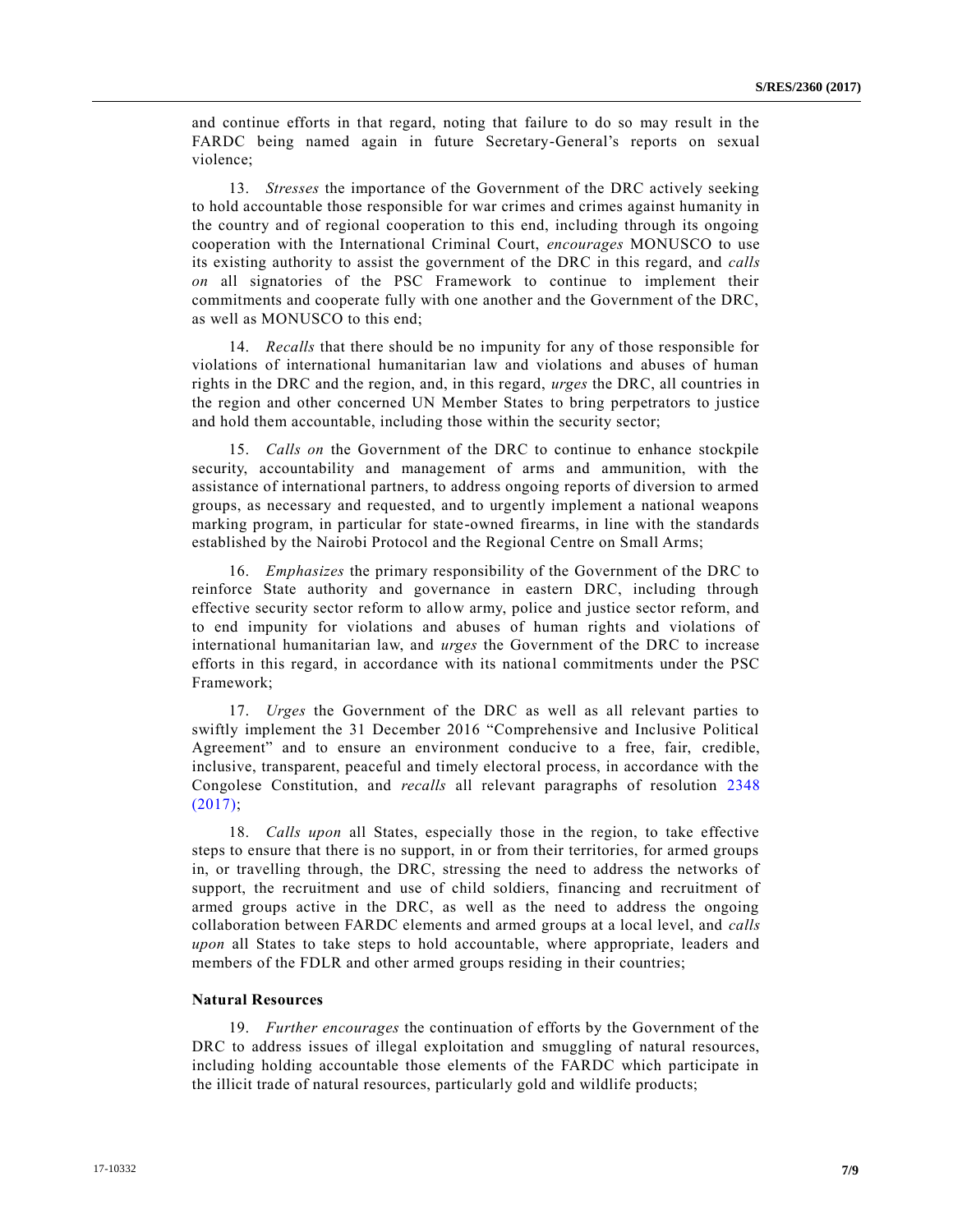20. *Stresses* the need to undertake further efforts to cut off financing for armed groups involved in destabilizing activities through the illicit trade of natural resources, including gold or wildlife products;

21. *Welcomes* in this regard the measures taken by the Congolese Government to implement the due diligence guidelines on the supply chain of minerals, as defined by the Group of Experts and the Organization for Economic Cooperation and Development (OECD), *recognizes* the Congolese Government's efforts to implement minerals traceability schemes, and *calls on* all States to assist the DRC, the ICGLR and the countries in the Great Lakes region to develop a responsible minerals trade;

22. *Welcomes* measures taken by the Governments in the region to implement the Group of Experts due diligence guidelines, including adopting the Regional Certification Mechanism of the ICGLR into their national legislation, in accordance with OECD Guidance and international practice, *requests* the extension of the certification process to other Member States in the region, and *calls on* all States, particularly those in the region, to continue to raise awareness of the due diligence guidelines, including by urging importers, processing industries, including gold refiners, and consumers of Congolese mineral products to exercise due diligence in accordance with paragraph 19 of resolution [1952 \(2010\);](https://undocs.org/S/RES/1952(2010))

23. *Encourages* the ICGLR and ICGLR Member States to work closely with the industry schemes currently operating in the DRC to ensure sustainability, transparency, and accountability of operations, and further *recognizes* and *encourages* the DRC government's continued support for the establishment of traceability and diligence systems to allow for the export of artisanal gold;

24. *Continues to encourage* the ICGLR to put in place the necessary technical capacity required to support Member States in their fight against the illegal exploitation of natural resources, *notes* that some ICGLR Member States have made significant progress, and *recommends* all Member States to fully implement the regional certification scheme and report mineral trade statistics in accordance with paragraph 19 of resolution [1952 \(2010\);](https://undocs.org/S/RES/1952(2010))

25. *Encourages* all States to continue efforts to end the illicit trade in natural resources, in particular in the gold sector, and to hold those complicit in the illicit trade accountable, as part of broader efforts to ensure that the illicit trade in natural resources is not benefiting sanctioned entities, armed groups or criminal networks, including those with members in the FARDC;

26. *Reaffirms* the provisions of paragraphs 7 to 9 of resolution [2021 \(2011\)](https://undocs.org/S/RES/2021(2011)) and *calls upon* the DRC and States in the Great Lakes region to cooperate at the regional level to investigate and combat regional criminal networks and armed groups involved in the illegal exploitation of natural resources, including wildlife poaching and trafficking, and require their customs authorities to strengthen their control on exports and imports of mineral from the DRC;

# **Role of MONUSCO**

27. *Recalls* the mandate of MONUSCO as outlined in resolution [2348](https://undocs.org/S/RES/2348(2017))  [\(2017\),](https://undocs.org/S/RES/2348(2017)) in particular in paragraph 30 underlining the importance of enhanced political and conflict-related analysis, including by collecting and analysing information on the criminal networks which support the armed groups, paragraph 35 (iii) regarding the monitoring of the implementation of the arms embargo, and paragraph 35 (iv) on mining activities;

28. *Encourages* timely information exchange between MONUSCO and the Group of Experts in line with paragraph 43 of resolution [2348 \(2017\),](https://undocs.org/S/RES/2348(2017)) and *requests*